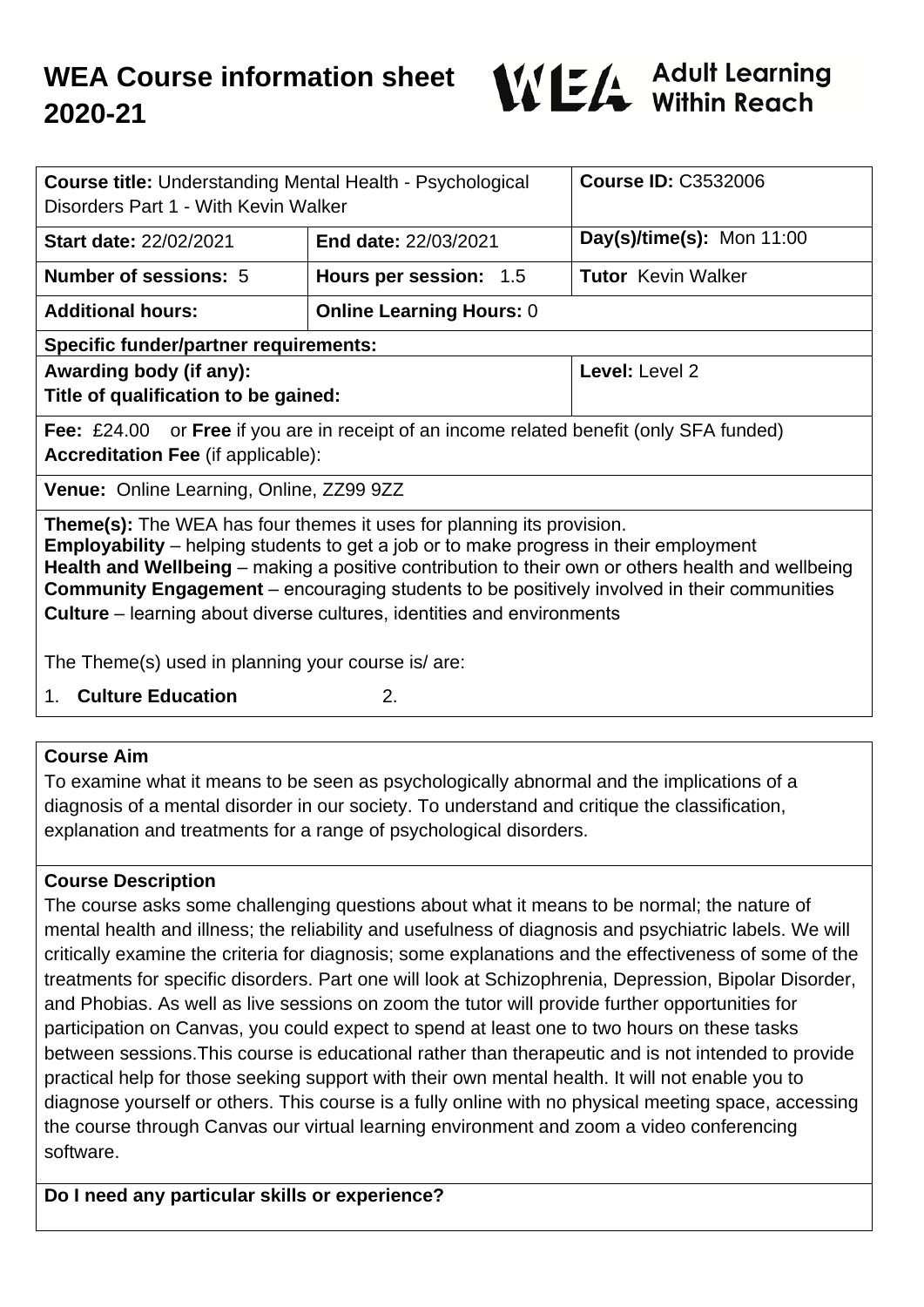### **What will I achieve?**

## **By the end of the course I will be able to:**

1. identify key characteristics used in the diagnosis of common psychiatric conditions and to be able to

evaluate the reliability and validity of some of these.

2. understand and assess the evidence for popular explanations of some psychological disorders and evaluate the effectiveness for some of the treatments offered.

3. discuss the value and limitations of psychiatric labels and reflect on how these influence our own behaviour and that of others.

4. feel more prepared take part in action for positive change regarding your own or others perceptions of psychological abnormality in our society.

5. become more confident accessing and selecting sources of information online and using digital technologies such as Zoom and Canvas.

## **What teaching methods will be used and will there be work outside of the class?**

- The WEA's digital learning platform, Canvas will be used to provide resources or to support lessons, enable assessment, provide learner feedback and for other activities for individuals away from the course. If you want to understand more about our digital learning platform please visit: http://bit.ly/WEAonline

- Most of your learning will take place in your class, but one or two sessions will be online using WEA's digital learning platform, Canvas, working by yourself or engaging with other students. If you want to understand more about our digital learning platform please visit: http://bit.ly/WEAonline

- The WEA tutor will use a range of different teaching and learning methods and encourage you and the group to be actively involved in your learning

- Live zoom sessions will include a presentation of key ideas with plenty of time for discussion. Between sessions students will be set about 1-2 hours of tasks each week. For example a documentary or short video/podcast/article to comment on plus quizzes with lots of follow up video & web sources.

### **What kind of feedback can I expect from the tutor?**

- A range of informal activities will be used by the tutor to see what you are learning which may include quizzes, question and answer, small projects and discussion

- Your tutor will comment on online discussions and moderate quizzes as well as providing group and individual e-mails.

# **What else do I need to know? Is there anything I need to bring?**

- What you need: You will need an internet connection, speakers, a microphone and a webcam so that you can use our video learning platform, Zoom. If you'd like to understand more Zoom please visit: http://bit.ly/ZoomSpec

- You will also need access to the internet outside of your sessions. You could do this using a smart phone, tablet, laptop or a desktop computer (at home or through a library etc.).

- You will need a personal email address to join the WEA's digital learning platform, Canvas so that you can receive resources, record your progress and achievement and to work with others and share ideas. If you want to understand more about our digital learning platform please visit: http://bit.ly/WEAonline

- This is an introductory level course. No prior knowledge or experience is assumed.